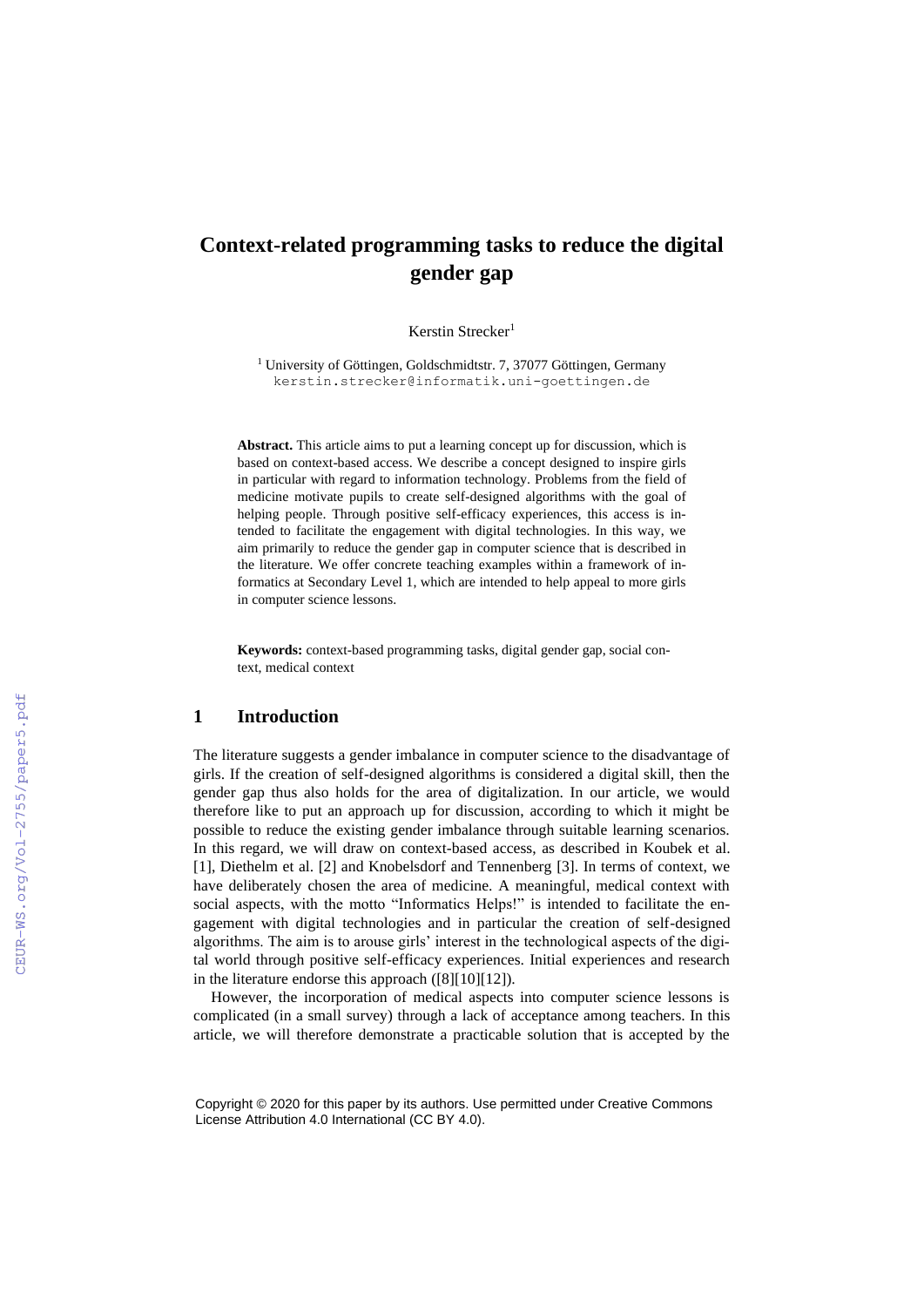teachers in the survey, namely the conception of a computer science pupil laboratory course with medical topics.

### **2 Digital Gender Gap**

The study "Digital Gender Gap" [4] considers among other things the "technological perspective" of the digital world. The difference between 14- to 24-year-old women and men on the question of using (at least) one programming language is greater than 10% (women: 11% (N=112), men: 23% (N=135)). In the future, however, job perspectives will certainly be even more impacted by the digital skills of school leavers than ever before. This also implies a gender gap in everyday working life for future generations.

The Conference of German Education Ministers has published a strategy paper on "education in the digital world" regarding schools [5]. It presents a catalogue of skills to be supported in the field of digitalization, including the competence area: problem solving as well as the handling and creation of simple algorithms. These are also content- and process-related competences of computer science education (compare for example [6]). However, if we look at the gender mix in computer science education, we can find in a study [7] that the number of girls in computer science, e.g. in courses with higher demands in school  $(11<sup>th</sup>$  to  $13<sup>th</sup>$  grade), lies only between 15 and 20% over the period from 2010 to 2018, apart from short-term variations. Thus, we find a great gender gap here as well.

In our project we therefore want to develop learning scenarios with the potential to reduce this gender gap.

# **3 Ways to get girls interested in computer science and digital technology**

Magenheim and Schulte write in their study that there are gender-specific differences in the expectations of computer science education. Accordingly, boys are significantly more often classified in the group of people interested in software development and programming. Girls are more often interested in applications and consequences in computer science education [8]. Every third girl in Germany criticizes that computer science at school is almost always explained with examples from a "boy's perspective" [9]. In current teaching materials, informatics topics and especially the creation of self-programmed algorithms are often taught based on mathematical and technical examples. We adopt these findings of Magenheim and Schulte and create learning environments that embed the creation of self-designed algorithms into a medical context. Under the motto "Informatics Helps!" we want to use solution strategies of informatics to help people. In this way, we link the creation of self-designed algorithms with social aspects. We find support in the literature [10]. Women account for 19.4% of all computer science students. However, the proportion is clearly dependent on whether it is a "pure" computer science course or whether other (sub)subjects are added. In traditional computer science, only 16.5% are women, whereas the percent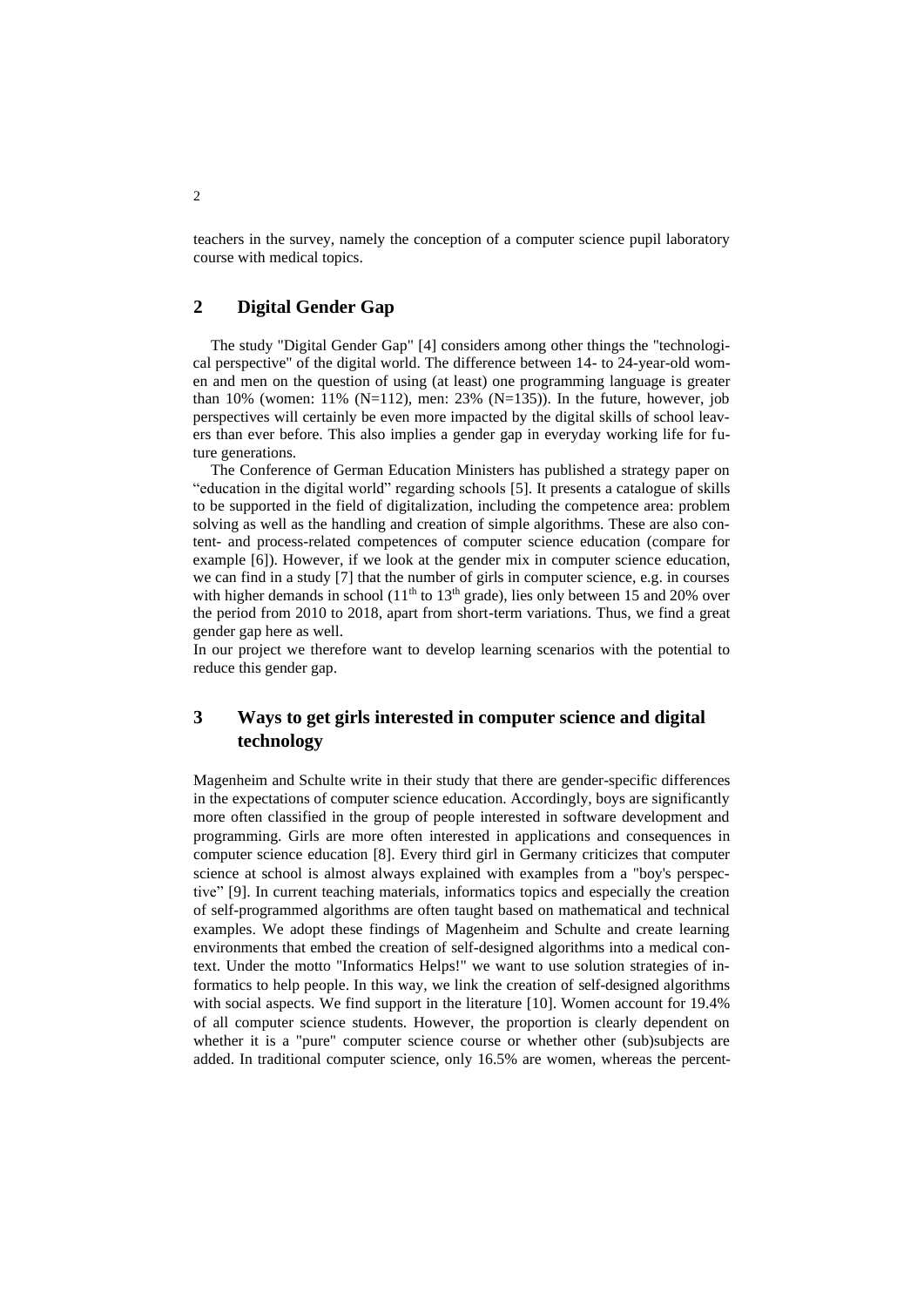age of women in medical computer science is 43.2%. [10]. The mixture of "pure" computer science topics with more application-based subjects seems to be a possible way to achieve a more balanced gender relation [10]. Thus, this form of learning scenarios can be helpful in reducing the gender gap in computer science.

#### **4 The context-based approach**

The ways of thinking, strategies and tools of computer science are used to solve problems that occur in other (life) areas. Pupils do not solve inner informatics problems but use informatics to solve problems in other areas. The purpose is central.

Initial experiences with the teaching of informatics theories in medical contexts were made in the academic years 2007 - 2010 in a course for grades 7 to 9 at a grammar school. The tasks for the different topics have been published in parts as teaching material [11]. Here, the large number of girls choosing the course  $(36\%, N=28)$  was surprising, because gender issues had not been considered before. In another computer science course without a medical context at the same grammar school in the academic years 2009 - 2012, the number of girls had decreased significantly (12%, N=25) [12].

#### **4.1 On the acceptance of the context-based approach:**

In advance of a cross-school further training measure, participating teachers were surveyed on a selection of Scratch tasks with equivalent levels of difficulty regarding how suitable they considered these to be for their pupils. The teachers were able to rate the individual tasks on a Likert scale ranging from (1) "unsuitable" to (5) "highly suitable". Tasks with a medical context received an average rating of 2.77 (N=22). Tasks with equivalent levels of difficulty without a specific context were rated 3.64 (N=22). A second survey took place after the first two months of the further training measure, during which the teachers had also engaged with context-based tasks that work well in lessons. On the same scale, the tasks with a medical context now received an average rating of 2.40 (N=21). Tasks with the same level of difficulty in the area of "Games" now received a rating of 3.67 (N=21).

Individual interviews with participants regarding the ratings of context-based tasks gave rise to two problems that evidently influence acceptance:

- Context-based tasks are too text-heavy for pupils, because the context requires clarification.
- One concern of the teachers is that they do not have enough specialist knowledge with regard to the relevant context. In their view, a time-consuming familiarization with the context would be required.

In order to ameliorate the first problem, a one-minute film was recorded by the author, in which the context and the problem definition were clarified. Here, the same task was intentionally used and posed again in text form. The suitability of the task in text form now received a rating of 2.7 (N=24); thus, there was no change vis-à-vis the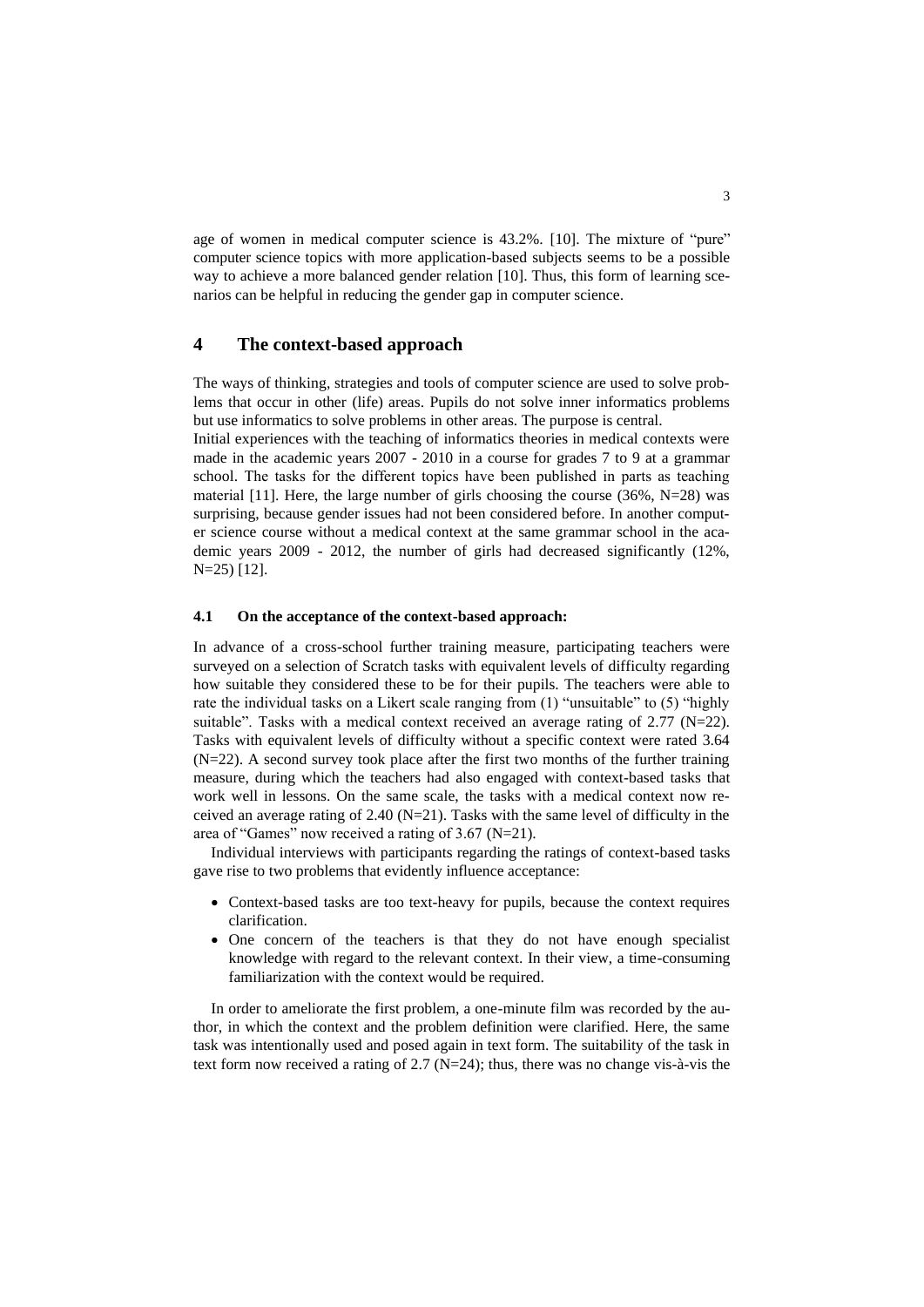first surveys. By contrast, the teachers rated suitability of the film for the pupils considerably better, with a rating of 3.5 (N=24).

With regard to the second problem, the author considered outsourcing the context to a pupil laboratory course. The course was meant to be oriented towards the current informatics knowledge of the pupils, but to be embedded in a medical context. The teachers were introduced to the course conception and were asked whether they agree with the following statement (1: "I do not agree" to 5: "I agree completely"): "One**off** experiences, such as a visit to a pupil lab course on medical informatics, can show pupils that the things taught and learned at school are relevant and relate to everyday life." The average rating of 3.75 (N=24) is higher than the film version.

The course conception can be found in the following chapter. The beginning of the courses was imminent. Due to the Corona crisis, however, we will only be able to carry out the evaluation in the next academic year; as such, we do not yet have any results.

#### **5 Course conception "Informatics helps!"**

We have designed a medical informatics course for pupils of grades 9 to 10, which we intend to offer via the Experimental Laboratory for Young People (XLAB) at the University of Göttingen in cooperation with the Medical Informatics Research Group [13]. On the informatics side, this course is aimed at creating self-designed simple algorithms and building small informatics systems with the help of a sensor board (Calliope [14]) and suitable sensors. The tasks at the individual stations are designed to be flexible. Thus, the pupils can go through a creative and individual process of creating their own algorithms. Very simple solutions in particular are always possible. Thus, the participants are successful in fulfilling the tasks in any case. The pupils are trusted to (re)construct a real, complex informatics system, which strengthens their self-efficacy. Furthermore, after finishing all tasks, they can be proud of having created self-developed and fully-functioning informatics systems. In this way, we show them a certain appreciation of their skills. The pupils are taken seriously as problem solvers.

The course will incorporate the following five stations:

• Image analysis of ultrasound images (e.g. create an algorithm for marking points on an ultrasound image. The size of an embryo, for example, can then be measured automatically) (see Fig. 1).

4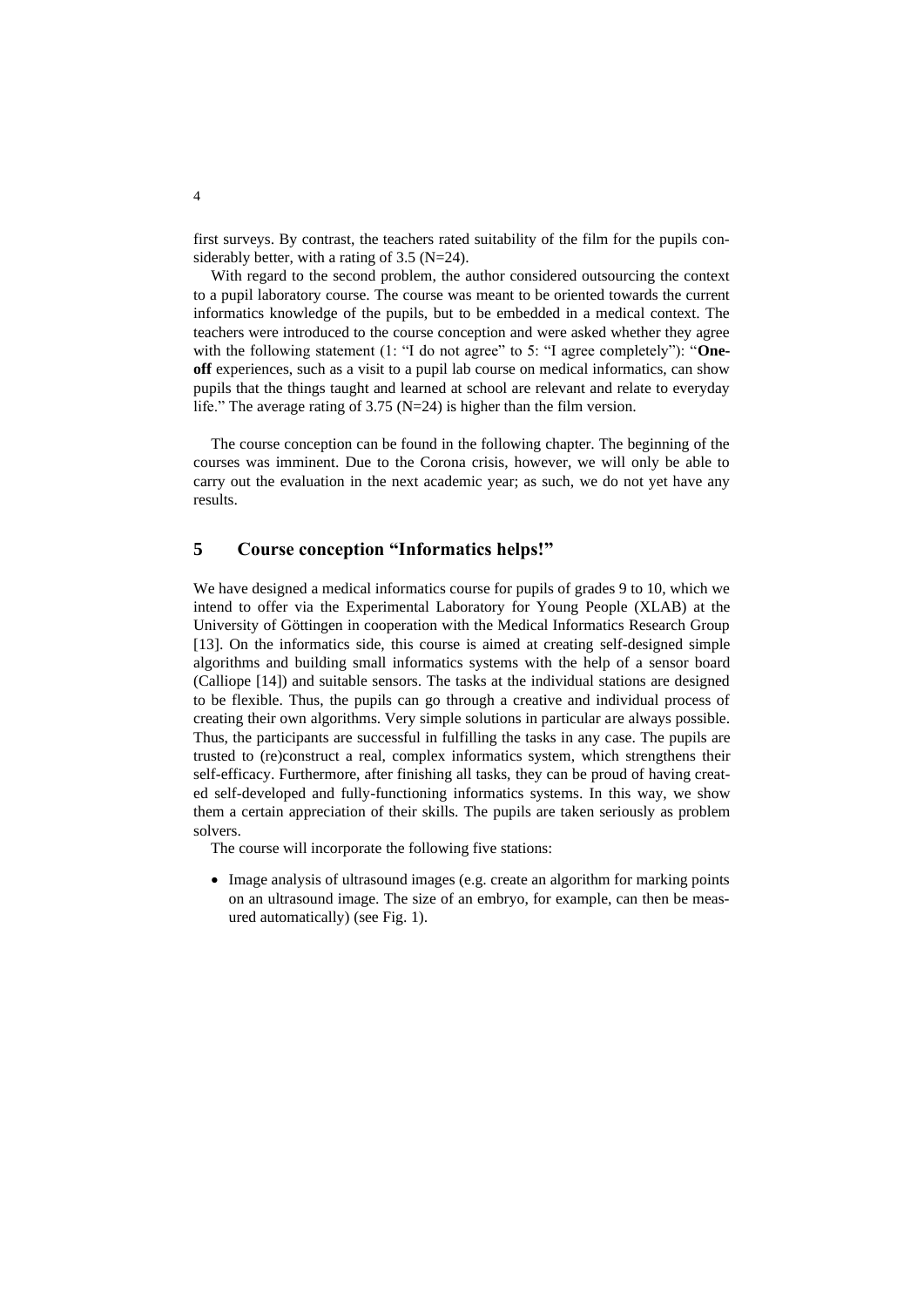

**Fig. 1.** Image analysis of ultrasound images

The real ultrasound device provides a reference to the real world. As most ultrasound examinations involve the measuring of specific lengths or areas on the ultrasound image, it is even likely that some pupils in the learning group can recall this situation. In addition, films showing this examination are presented on a display, so that the examination method is transparent. Digital ultrasound images are uploaded onto a Scratch 3 platform. The pupils thus program (in a didactically reduced way) a system with similar functionality as in a real application. This represents an experience that can contribute to a strengthening of the pupil's sense of self-efficacy.

• **Development of a heat monitoring system for newborns** (e.g. create an algorithm that uses different coloured lamps to provide feedback on whether the temperature in the warmth bed is too high or too low.)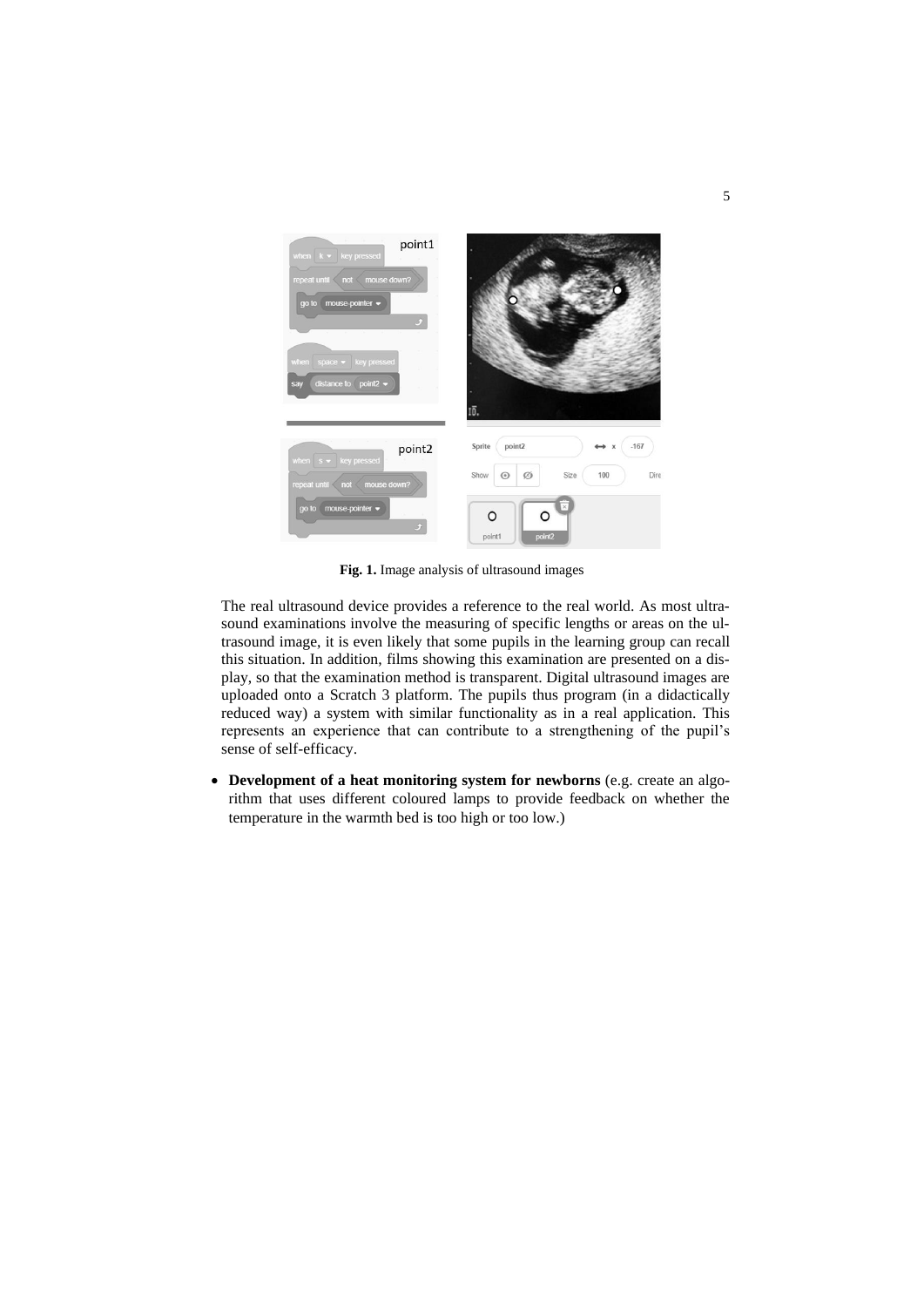

**Fig. 2.** heat monitoring system for newborns

As can be seen in the figure 2, this algorithm can be solved simply and does not require any additional sensors for the Calliope. A refined visualization of the temperature is conceivable. The warmth bed in the figure makes the helping aspect more tangible. An integrated warmth lamp facilitates the testing of the program, as there are different temperatures in the bed.

• **Development of a diagnostic software for the ophthalmologist** (e.g. create an algorithm that automatically displays the Landolt C Eye Chart in different rotations and sizes) (see Fig. 3).



**Fig. 3.** diagnostic software for the ophthalmologist

As the figure demonstrates, this task can be solved very easily. By contrast, entire eye charts with progressively decreasing Landolt rings or only specific rotations are more complex in terms of programming. This supports the ophthalmologist, as patients may rote learn the direction of a fixed eye chart after several trials, and a computer program can allow greater flexibility. Posters with explanations of near- and farsightedness create an even stronger reference to real life applications which creates links with the areas of optics or biology.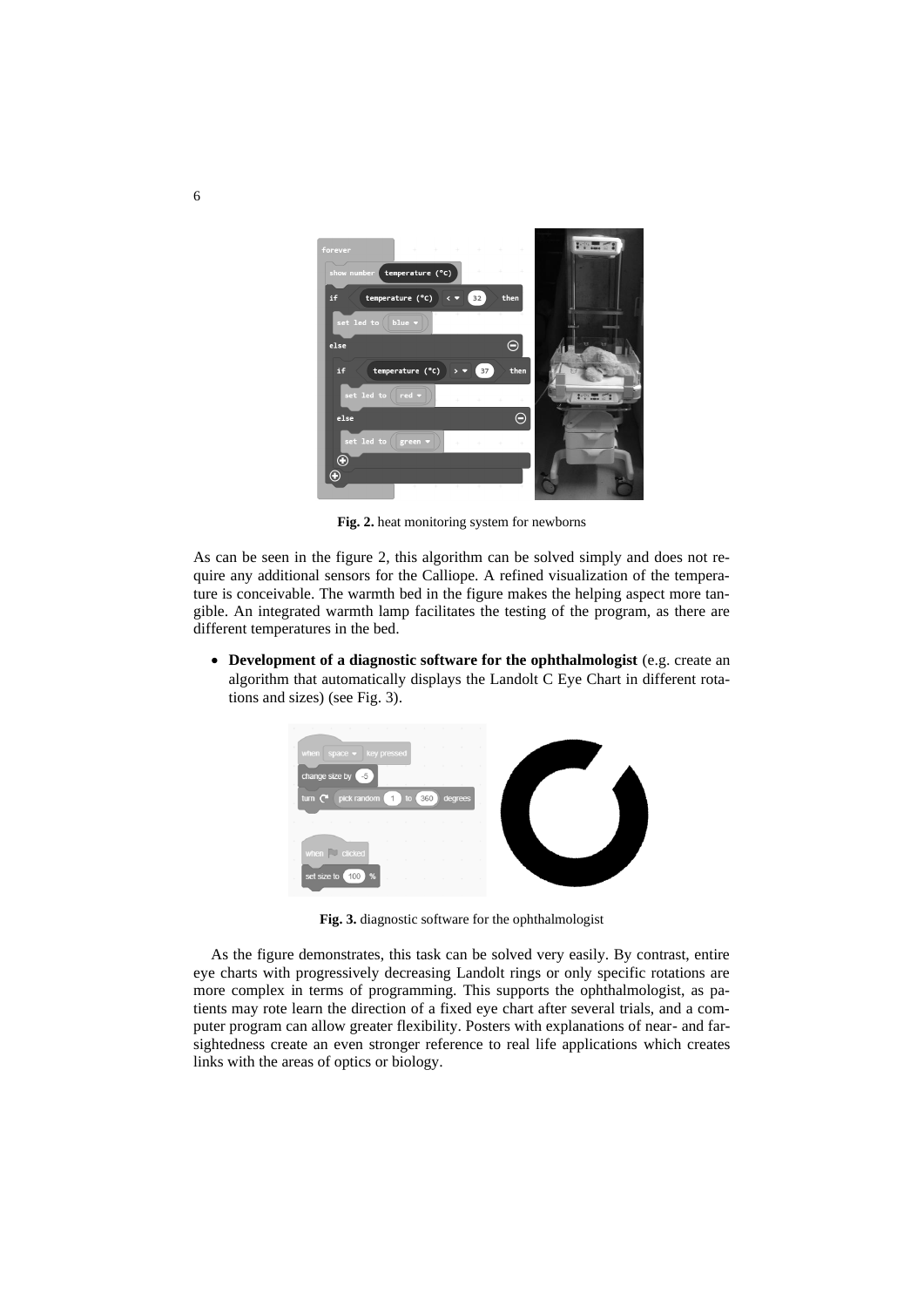• **Developing a computer system for a resuscitation phantom** (e.g. create an algorithm that reports whether the compressions are done in the correct beat, e.g. create an algorithm that provides feedback on the compression depth).

A part of this station is illustrated in the following figure (Fig. 4). By creating the algorithms, the learners use didactically reduced resuscitation phantoms. Real resuscitation phantoms and posters with information on first aid and current research in this field create the real-life relevance for this application. An external pressure sensor for the Calliope board is required. The figure shows a part of a possible implementation (Fig. 4). This requires initial knowledge of the area of algorithmics, e.g. the function of a "flag". By combining complex problems and those that can be solved more simply, the heterogeneity of each learning group is accounted for.



**Fig. 4.** computer system for a resuscitation phantom

• **Development of a simplified heart rate monitor** (e.g. create an algorithm that measures and displays the data of a heart rate sensor).

A heartrate sensor for the Calliope board like the one in the figure (Fig. 5) will be made available to the pupils. From the perspective of algorithmics, this station is comparable to the resuscitation phantom.



**Fig. 5.** sensor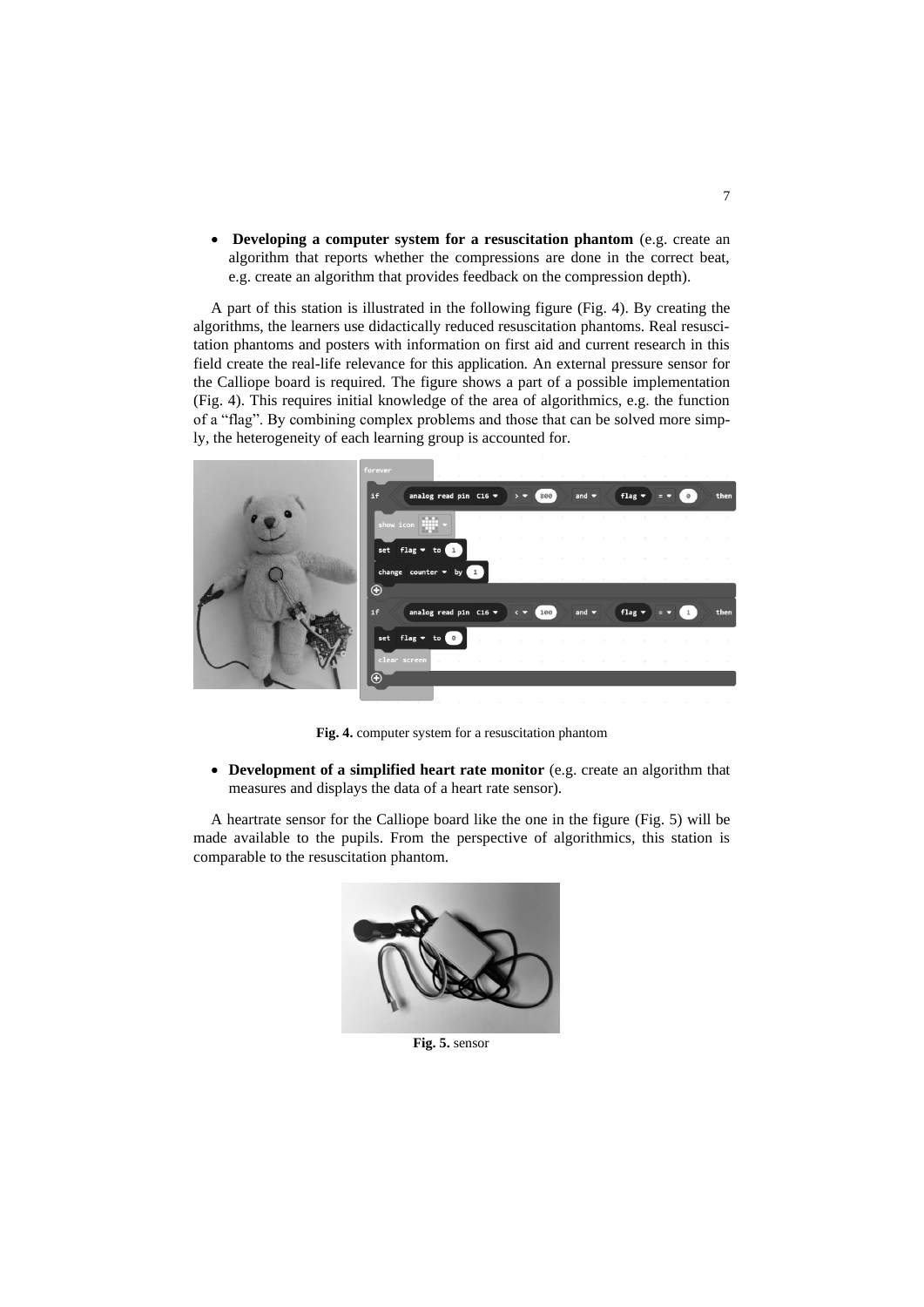

**Fig. 6.** simplified heart rate monitor

#### **6 Conclusion**

Can girls be better addressed in the field of informatics and thus also in digital education by embedding informatics problems into a medical and social context? Is it possible to reduce the digital gender gap at school by giving girls access to other areas of computer science through self-efficacy experiences in appropriate learning scenarios?

Our initial experience and a literature search suggest an affirmative answer. We outlined the course conception of an informatics course with a medical context, which releases teachers from the time-consuming familiarization and organisation of context-based material in Chapter 5. An evaluation can only take place when visits to the student laboratory are possible again after the Corona crisis.

#### **References**

- 1. Koubek, J., Schulte, C., Schulze, P. & Witten, H., (2009). Informatik im Kontext (IniK) – Ein integratives Unterrichtskonzept für den Informatikunterricht. In: Koerber, B. (Hrsg.), Zukunft braucht Herkunft – 25 Jahre »INFOS – Informatik und Schule«. Bonn: Gesellschaft für Informatik e.V. (S. 268-279)
- 2. Diethelm, I., Koubek, J., Witten, H., (2011). IniK Informatik im Kontext, Entwicklungen, Merkmale und Perspektiven. LOG IN-Zeitschrift Heft 169/170 (S.97-105)
- 3. Knobelsdorf M. & Tenenberg J. (2013) The Context-Based Approach IniK in Light of Situated and Constructive Learning Theories. In: Diethelm I., Mittermeir R.T. (eds) Informatics in Schools. Sustainable Informatics Education for Pupils of all Ages. ISSEP 2013. Lecture Notes in Computer Science, vol 7780. Springer, Berlin, Heidelberg.